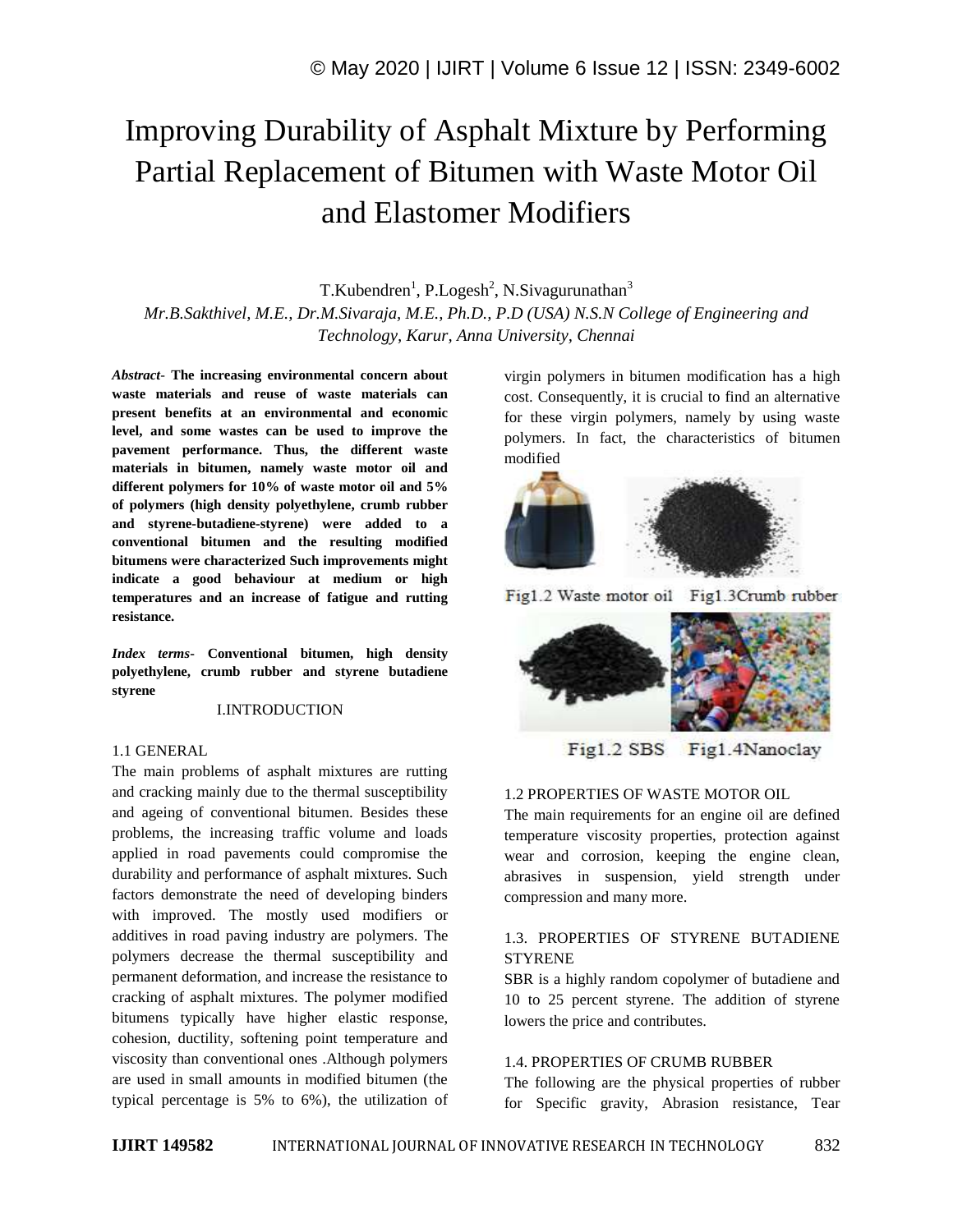resistance, Compression set, Resilience, Elongation, Tensile modulus, Tensile strength.

# 1.5. PROPERTIES OF HIGH DENSITY POLYETHYLENE

It has the following properties: Stiffness, strength, toughness, resistance to chemicals and moisture, permeability to gas, ease of processing, and ease of forming.

## II. BITUMEN

## 2.1 DEFINITION OF BITUMEN

Asphalt, or bitumen, is a sticky, black and highly viscous liquid or semi-solid, composed almost entirely of petroleum. It is present in most crude petroleum and in some natural deposits. It is the material which made the La Brea tar pits. Asphalt which is liquid is often called tar. Tar is also used for plant resin.

## 2.2CHEMICAL COMPOSITION OF BITUMEN

Molecular weight wise, bitumen is a mixture of about 300 - 2000 chemical components, with an average of around 500 - 700. Elementally, it is around 95% carbon and hydrogen  $(\pm 87\%$  carbon and  $\pm 8\%$ hydrogen), and up to 5% sulfur, 1% nitrogen, 1% oxygen and 2000ppm metals. Bitumens are composed mainly of highly condensed polycyclic aromatic hydrocarbons. They also contain several elements, a number of which are toxic

There are a lot of techniques such as solvent Fractionation, thermal diffusion, sulphuric acid precipitation, adsorption and elution or by a combination of these procedures used for determining the composition of bitumen. The study of these fractions has been made by most available methods including infrared and ultraviolet spectrometry, x-ray analysis and electron-microscope techniques. Bitumen is a mixture of hydrocarbons and compounds of a predominantly hydrocarbon character, varying both chemically and molecular size. These hydrocarbon components change from the nonpolar aliphatic wax compounds to highly polar condensed aromatics. Carbon and hydrogen compose approximately 90-95% of bitumen. The rest of the bitumen consists of heteroatoms such as nitrogen, oxygen and sulphur.

Bitumen is used in road construction due to various properties and advantages it has over other pavement construction materials. Bitumen gain certain unique properties that are inbuilt in it during its manufacture. The bitumen as a raw material in flexible road construction and bitumen as a mix (composing other materials i.e. aggregates/ pozzolans) serves certain advantages, that prompt to use bitumen widely in road construction

## III. MODIFICATION OF BITUMEN

## 3.1 Modification Methods

The production of the modified bitumen was carried out in two phases:

- Firstly, by adding waste motor oil and different polymers (high density polyethylene, styrenebutadiene-styrene and crumb rubber) to the conventional bitumen, using a low shear mixer, in order to obtain an initial blend at a temperature of 180°C
- Then, those initial blends were placed in a high shear mixer at 7200 rpm, at 180°C, for additional 20 min.

The bitumen was modified with a percentage of 5% of each of the three different polymers, since that is the typical percentage of polymer used in the paving industry. The waste motor oil was applied in an amount of 10% taking into account that the maximum percentages already used in recycling mixtures were less than 7%. The amount of this waste was slightly increased in order to obtain a more sustainable solution without severely reducing the rut resistance of the new binder. It should be noted that one of the samples was modified only with waste motor oil for comparison reasons.

- Conventional bitumen
- Commercial modified bitumen
- $B + 10\%$  Motor oil  $+ 5\%$  SBS PHASE I
- $\bullet$  B + 10% Motor oil + 5% Crumb rubber PHASE II
- $B + 10\%$  Motor oil  $+ 5\%$  HDPE PHASE III

#### 3.2 Purpose of Modification

Nowadays a lot of different materials are being sold in the market in the name of bituminous additives or modifiers.

• Increased fatigue resistance

#### 2.3 USES OF BITUMEN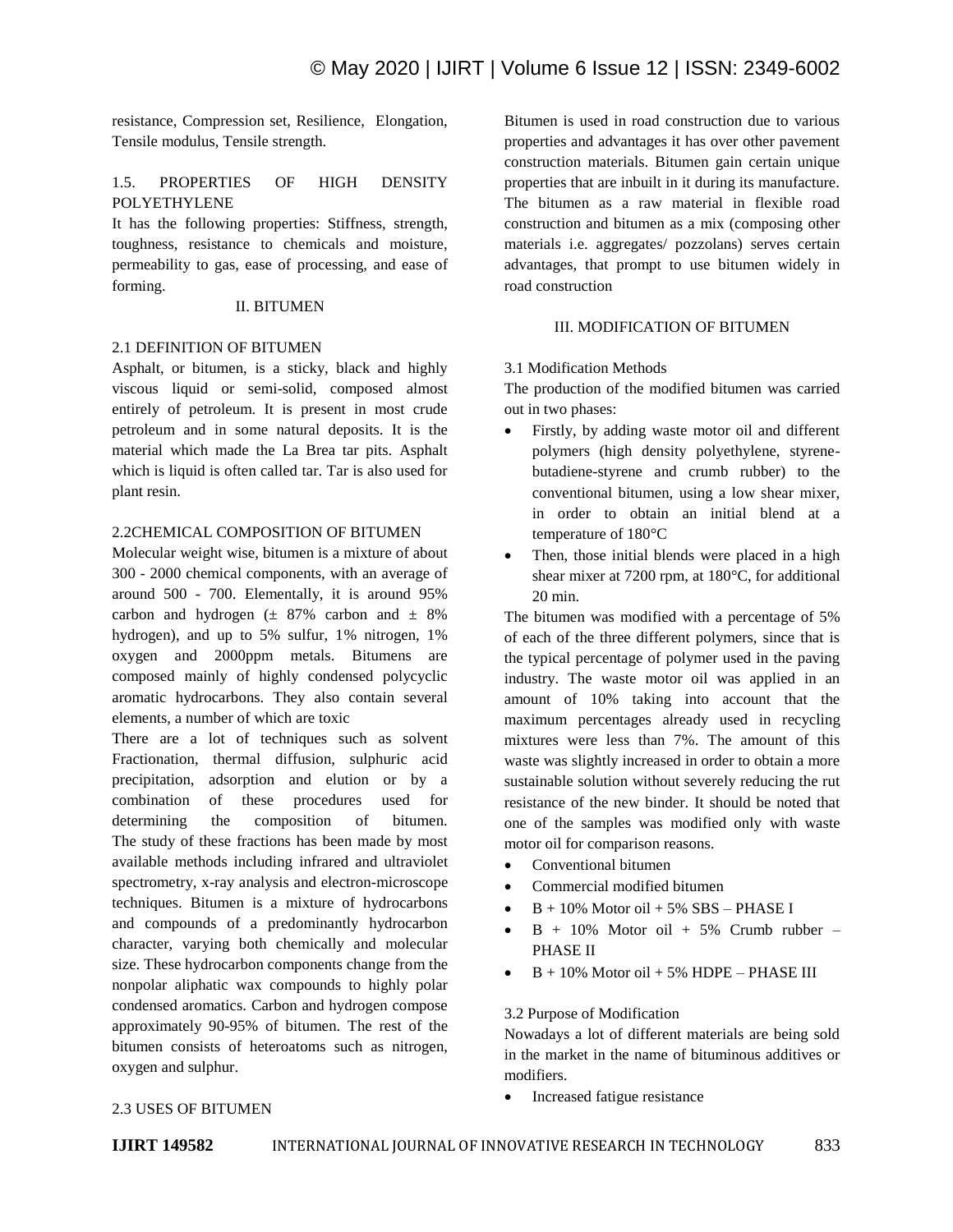Due to the addition of the modifier polymer to the bitumen, the bitumens elasticity get increased and hence there will be decrease in the permanent deformation due to wheel load.

| Property<br><b>or</b><br>Characteristic     | Unit                       | Requirement<br><b>or</b><br>Value |
|---------------------------------------------|----------------------------|-----------------------------------|
| Acidity                                     | $\%$                       | 0.56                              |
| Moisture                                    |                            | 0.25                              |
| Viscosity at 37c                            | mm <sup>2</sup> /s         | 44.78                             |
| Iodine index                                | cgl2/g                     | 108.22                            |
| saponifiable<br>$\mathbf{U}$ n<br>materials | $\%$                       | 1.70                              |
| Saponification<br>index                     | mg/g                       | 195.87                            |
| Ash                                         |                            | 0.030                             |
| Refractive index at<br>25c                  | $\mathrm{kg}/\mathrm{m}^2$ | 1.4700                            |
| Density                                     |                            | 910                               |

#### Stability increases

The addition of polymer to the bitumen increases the elastic nature of the bitumen. Hence they provide very high resistance to permanent deformation.

• Temperature susceptibility increases

The modification of bitumen using polymer improves the temperature susceptibility of bitumen by increasing binder stiffness at high service temperature and reducing stiffness at low service temperatures.

Decrease in total cost of pavement

The usage of modifiers may cause an increase in initial construction costs, but in time it should decrease the overall costs of the pavement by significantly lowering the maintenance.

Modified bitumen

It can be better adhesion between aggregates and binder lower susceptibility to temperature, variations higher fatigue life of mixes. Higher resistance to deformation at high pavement and temperature delay of cracking and reflective cracking overall improved performance.

# IV. ADDITIVES WITH BITUMEN

# 4.1 GENERAL

The new asphalt binder and mixture evaluated in this work showed that the blend of bitumen, waste motor oil and SBS has better properties than those of conventional bitumen and results in an asphalt mixture with improved performance in comparison to the conventional asphalt mixture. Actually, the asphalt mixtures with the new modified binders, namely with waste motor oil and (high density polyethylene, crumb rubber and styrene-butadienestyrene) showed very good performance in all tests carried out during this study.

# 4.2 PHYSICAL PROPERTIES AND MATERIAL SPECIFICATION OF STYRENE BUTADIENE **STYRENE**

| Property or         | Unit  | Requirement or   |
|---------------------|-------|------------------|
| Characteristic      |       | Value            |
| Appearance          |       | off black liquid |
| total solid content | %     | $62.0 + 1.0%$    |
| specific gravity    |       | 0.95             |
| ph value            |       | $5.0 + 0.5$      |
| Viscosity           | cps   | $1000 + 500$     |
| boiling point       |       | 100c (water)     |
| recommended         |       | 3% (up to 25%)   |
| dosage              |       |                  |
| Density             | g/cm3 | 0.909            |

# Table 4.2 Physical properties of SBS

# 4.3 PHYSICAL PROPERTIES AND MATERIAL SPECIFICATION OF CRUMB RUBBER Table 4.3Physical properties of crumb rubber

| Property or        | Unit   | Requirement or |
|--------------------|--------|----------------|
| Characteristic     |        | Value          |
| Gradation          | mm     | 04             |
| (maximum size)     |        |                |
| Specific gravity   | g/cm3  | 1.11 to 1.15.  |
| Acetone extract    | %      | $19 + 2$       |
| Ash                | %      | 15             |
| Rubber hydrocarbon | %      | $48 + 2$       |
| Viscosity          |        | 35 to 45       |
| Tensile strength   | kg/cm2 | $50 + 5$       |
| Carbon black       | ℅      |                |

# 4.4. PHYSICAL PROPERTIES AND MATERIAL SPECIFICATION OF HIGH DENSITY POLYETHYLENE

Table 4.4 Physical properties of high density polyethylene